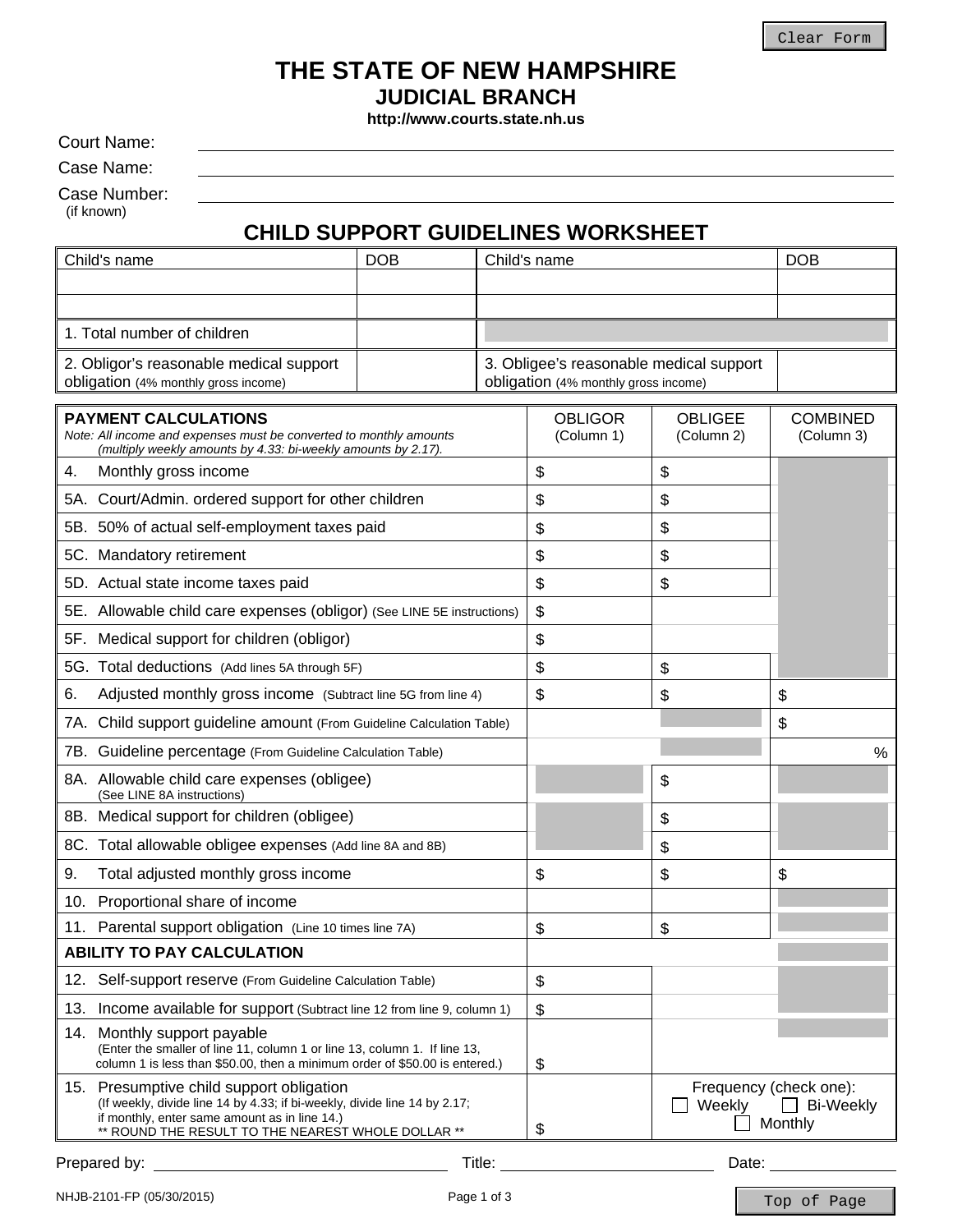**Case Name:** 

**Case Number:** 

#### **CHILD SUPPORT GUIDELINES WORKSHEET**

### **CHILD SUPPORT GUIDELINES WORKSHEET INSTRUCTIONS**

TOP OF FORM Enter the Court Name, Case Number, the names of the petitioner and respondent, and the names and dates of birth of the children.

- LINE 1 Enter the total number of children.
- LINE 2 Enter the Obligor's reasonable medical support obligation (to determine Obligor's reasonable medical support obligation, multiply Obligor's monthly gross income by .04 and round to the nearest whole dollar). **The Obligor is the person who will pay child support.** The monthly gross income for the Obligor is the amount entered in LINE 4, Column 1 (see below).
- LINE 3 Enter the Obligee's reasonable medical support obligation (to determine Obligee's reasonable medical support obligation, multiply Obligee's monthly gross income by .04 and round to the nearest whole dollar). **The Obligee is the person who will receive child support.** The monthly gross income for the Obligee is the amount entered in LINE 4, Column 2 (see below).
- pension, bonuses and payments from other government programs (excluding public assistance programs such LINE 4 In Columns 1 and 2, enter the total monthly gross income for the Obligor and Obligee, respectively. Monthly gross income includes all income from any source, whether earned or unearned, including but not limited to, wages, salary, commissions, tips, annuities, Social Security benefits, trust income, lottery or gambling winnings, interest, dividends, investment income, net rental income, self-employment income, alimony, business profits, as Temporary Assistance for Needy Families (TANF), Aid to the Permanently and Totally Disabled (APTD), Supplemental Security Income (SSI), Old Age Assistance (OAA), Aid to the Needy Blind (ANB), Food Stamps and general assistance from a county or town); including, but not limited to, worker's compensation, veterans' benefits, unemployment benefits, and disability benefits, provided, however, that no income earned at an hourly rate for hours worked, on an occasional or seasonal basis, in excess of 40 hours in any week shall be considered as income for the purpose of determining gross income, and provided further that such hourly rate income is earned for actual overtime labor performed by an employee who earns wages at an hourly rate in a trade or industry which traditionally or commonly pays overtime wages, thus excluding professionals, business owners, business partners, self-employed individuals and others who may exercise sufficient control over their income so as to re-characterize payment to themselves to include overtime wages in addition to salary. *(NOTE: To compute Monthly Gross Income from weekly income, multiply the weekly amount by 4.33; from bi-weekly income, multiply the bi-weekly income by 2.17.)*
- LINE 5A Enter any court-ordered or administratively-ordered support for children or adults not subject to this order actually paid by the Obligor (in Column 1) and/or the Obligee (in Column 2).
- LINE 5B Enter 50% of the actual amount of self-employment tax paid by the Obligor (in Column 1) and/or the Obligee (in Column 2).
- LINE 5C Enter any mandatory retirement contributions paid by the Obligor (in Column 1) and by the Obligee (in Column 2). NOTE: Only payments which are required by the employer may be entered.
- LINE 5D Enter any actual state income taxes paid by the Obligor (in Column 1) and the Obligee (in Column 2).
- LINE 5E Enter allowable work-related child care expenses paid by the Obligor in Column 1. Allowable work-related child care expenses means actual child care expenses for the children to whom the order applies, which are incurred as a result of the Obligor's employment, or due to the Obligor's participation in education or training activities associated with acquiring or maintaining work/job skills.
- LINE 5F Enter the actual amount paid by the Obligor for adding the children to whom the order applies to existing health insurance coverage, or the difference between individual and family coverage, in Column 1.
- LINE 5G Enter the total allowable deductions for the Obligor (in Column 1) and for the Obligee (in Column 2). *NOTE: The Obligor's total allowable deductions equal the sum of LINES 5A, Column 1 – 5F, Column 1. The Obligee's total allowable deductions equal the sum of LINES 5A, Column2 – 5F, Column 2.*
- LINE 6 Subtract LINE 5G, Column 1, from LINE 4, Column 1, and enter the result in Column 1. Subtract LINE 5G, Column 2, from LINE 4, Column 2, and enter the result in Column 2. Add Column 1 and Column 2, and enter the result in Column 3.
- LINE 7A From the Child Support Guideline Calculation Table, find the line/row containing the Combined Adjusted Monthly Gross Income. Where this row intersects the Column for the number of children to whom this order applies, find the Guideline Amount. Enter this amount in Column 3.
- LINE 7B From the same line/row of the Child Support Guideline Calculation Table, find the appropriate % of Net amount for the number of children to whom this order applies. Enter the percentage in Column 3.

Top of 1st Page